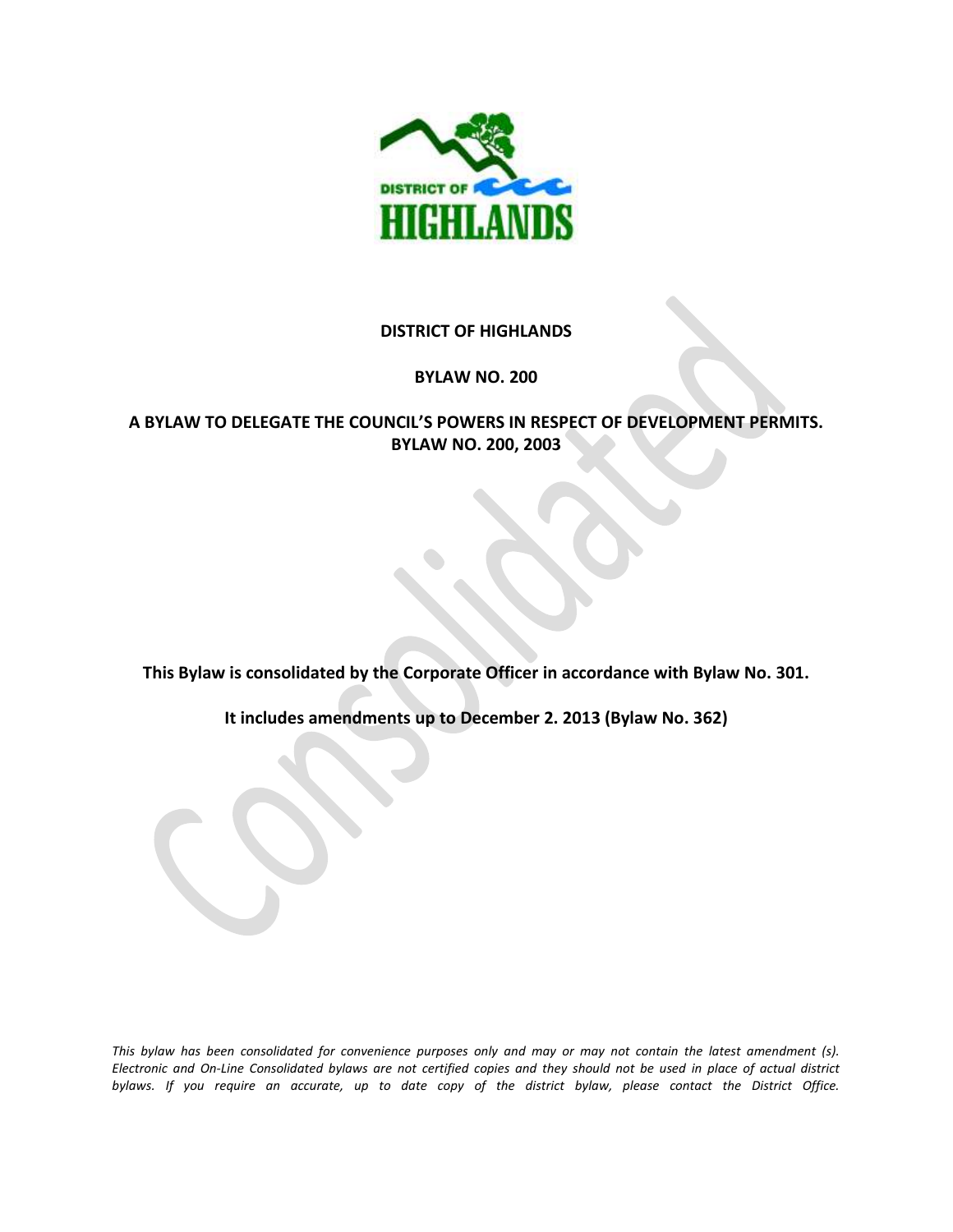

# **DISTRICT OF HIGHLANDS**

**BYLAW NO. 200**

**\*\* OFFICE CONSOLIDATION For convenience purposes only: it is not a certified copy**

### **A BYLAW TO DELEGATE THE COUNCIL'S POWERS IN RESPECT OF DEVELOPMENT PERMITS**

### **Definitions**

- 1. In this Bylaw:
	- a) "Act" means the Local Government Act;
	- b) "District" means the District of Highlands;
	- c) "Council" means the elected council of the District.

### **Development Permit Approval Delegation**

- *\*\*added under Bylaw No. 362* 2. Council hereby authorizes the District's Chief Administrative Officer or the Planner to exercise all of the powers, duties and functions of the Council pursuant to s.920 of the *Local Government Act,* in respect of development permits issued within Areas 1(Steep Slopes), 2 (Water and Riparian Areas), 3 (Sensitive Vegetation), and 6 (Energy and Water Conservation and Reduction of Greenhouse Gases) *except* where the application involves the deposition of soil as specified under the Soil Deposit and Removal Regulation and Fees Bylaw.
- 3. Where an application involves the deposition of soil and requires a Soil Deposit Permit in Development Permit Areas 1, 2, 3 or 6 the application shall not be delegated to the Chief Administrative Officer or the Planner for decision making but shall be reviewed by staff, and be forwarded to Council along with a staff report and recommendation(s) pertaining to the application.

### **Reconsideration By Council**

- 4. All of the following apply to any decision by the Chief Administrative Officer or Planner under section 3:
	- a) Any owner of property subject to a decision under section 3 who is dissatisfied with the decision is entitled to have the decision reconsidered by Council in accordance with this section;
	- b) An owner who wishes to have a decision reconsidered by Council must apply for the reconsideration by delivering to the Chief Administrative Officer, within 30 days after the decision is communicated in writing to the owner, a reconsideration application in writing, which must set out all of the following:
		- (i) The date of the decision and the nature of the decision;
		- (ii) Reasons why the owner wishes the decision to be reconsidered by Council;

*This bylaw has been consolidated for convenience purposes only and may or may not contain the latest amendment(s). Electronic*  and on-line consolidated bylaws are not certified copies and they should not be used in place of actual district bylaws. If you require *an accurate, up to date copy of the district bylaw, please contact the District Officer.*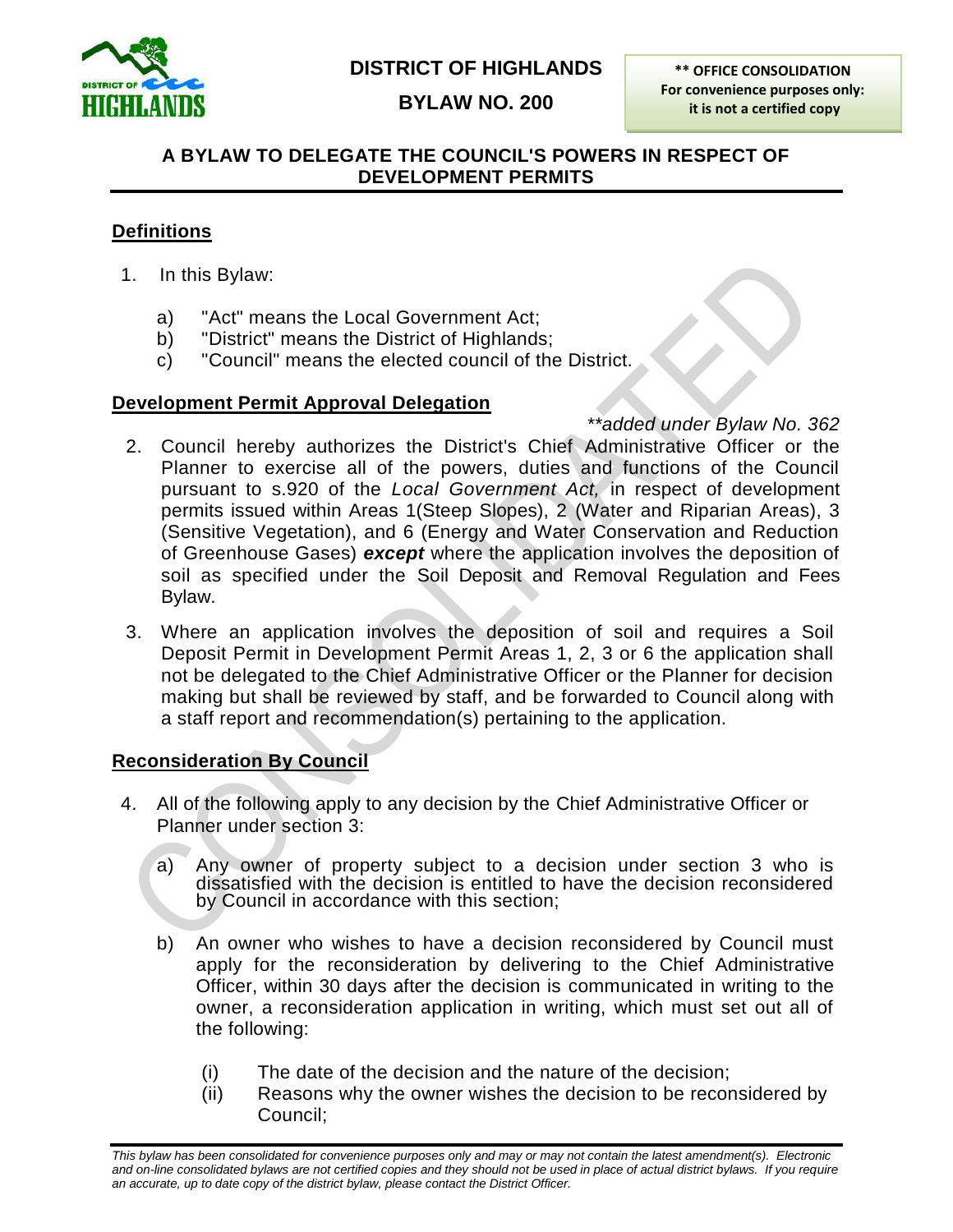- (iv) A copy of any materials considered by the owner to be relevant to the reconsideration by Council;
- c) A reconsideration application must be considered by Council at a regular meeting of Council held at least two weeks after the date on which the reconsideration application is delivered to the Chief Administrative Officer;
- d) The Chief Administrative Officer must:
	- (i) Place each reconsideration application on the agenda for a regular meeting of Council in accordance with section 4(c);
	- (ii) Give notice of each reconsideration by Council in accordance with any notice requirements in respect of the original application that are set out in the District of Highlands Land Use Procedures Bylaw No. 96, 1998 or the Act; and
	- (iii) Before each reconsideration by Council, deliver to each Council member a copy of the materials that were considered by the Chief Administrative Officer or Planner in making the decision that is to be reconsidered;
- e) In reconsidering a decision the Council must consider the material that was considered by the Chief Administrative Officer or Planner in making the decision and any further materials delivered by the owner;
- f) At a reconsideration of a decision, the owner and any other person who is interested in the decision are entitled to be heard by Council;
- g) Council is entitled to adjourn a reconsideration of a decision; and
- h) After having reconsidered a decision, Council may either confirm the decision or may set aside the decision and substitute the decision of Council.

### **Scope of Bylaw**

5. For clarity, subject to the Act, unless a power, duty or function of Council has been expressly delegated by this Bylaw, all of the powers, duties and functions of Council remain with Council.

# **Delegation To Persons Holding Position**

6. Where this Bylaw delegates a power, duty or function to a named position, the delegation of the power, duty or function is to the person who from time to time holds the position and to any person who from time to time is appointed by Council as the deputy of that person.

# **No Delegation By A Delegate**

7. For clarity, a person to whom a power, duty or function has been delegated under this Bylaw has no authority to further delegate to another person any power, duty or function that has been delegated by this Bylaw,

*This bylaw has been consolidated for convenience purposes only and may or may not contain the latest amendment(s). Electronic*  and on-line consolidated bylaws are not certified copies and they should not be used in place of actual district bylaws. If you require *an accurate, up to date copy of the district bylaw, please contact the District Officer.*